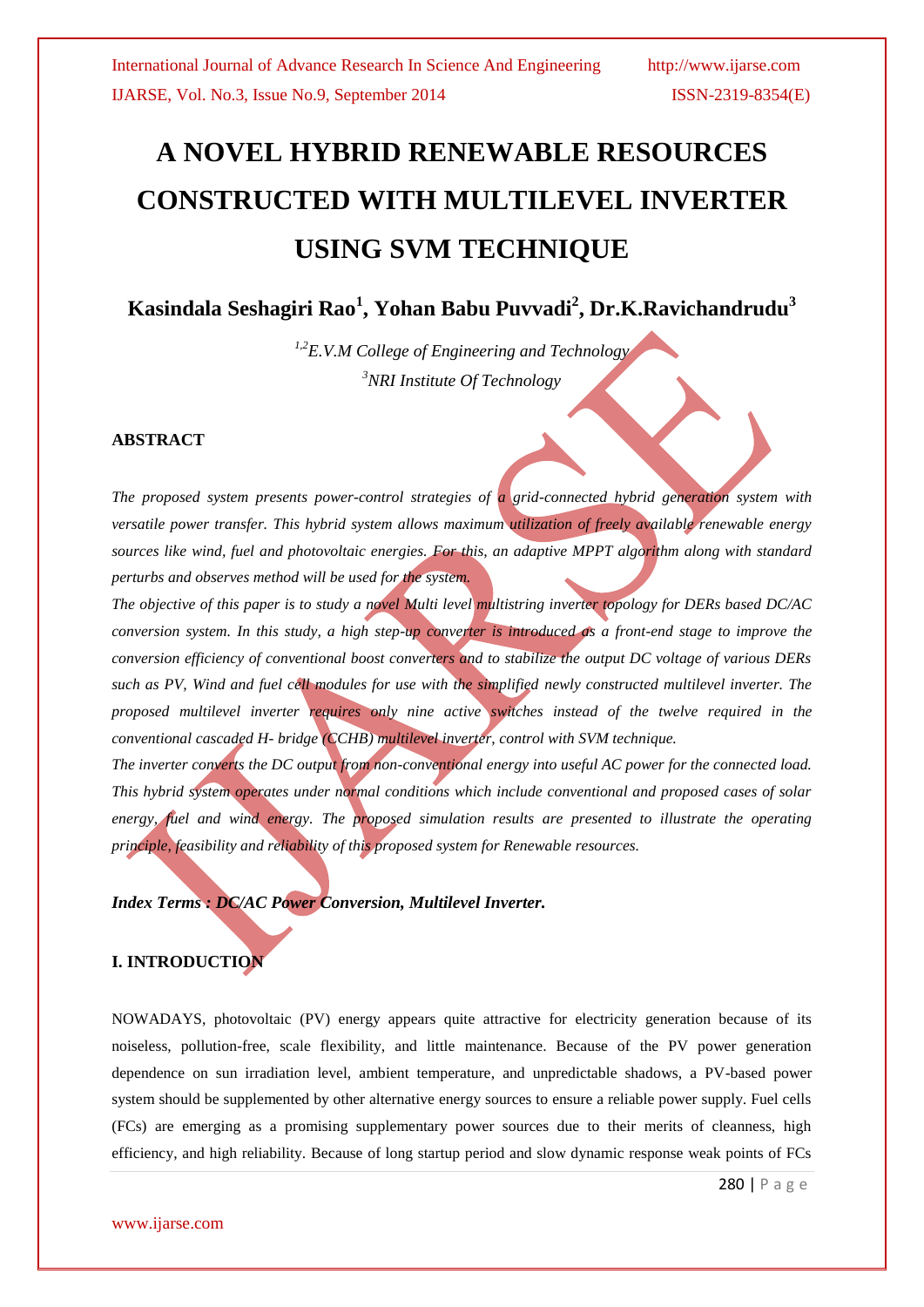[1], mismatch power between the load and the FC must be managed by an energy storage system. Batteries are usually taken as storage mechanisms for smoothing output power, improving startup transitions and dynamic characteristics, and enhancing the peak power

Capacity [2], [3]. Combining such energy sources introduces a PV/FC/battery hybrid power system. In comparison with single-sourced systems, the hybrid power systems have the potential to provide high quality, more reliable, and efficient power. In these systems with a storage element, the bidirectional power flow capability is a key feature at the storage port. Further input power sources should have the ability of supplying the load individually and simultaneously.

Many hybrid power systems with various power electronic converter shave been proposed in the literature up to now. Traditional method sthatintegrate different power sources to form a hybrid power system can be classified into AC coupled systems [4],[5] andac-coupledsystems[6]–[12].However, the main short comings of these traditional integrating method sere complex system to pology, high count of devices, high power losses, expensive cost, and large size. In recent years, several power conversion stages used in traditional hybrid systems are replaced by multi-input converters (MICs), which combine different power sources in a single power structure. These converter shave received more attention in the literature because of providing simple circuit topology, centralized control, bidirectional power flow for the storage element, high reliability, and low manufacturing cost and size. In general, the systematic approach of generating MICs is introduced in[13], in which the concept of the pulsating voltage source cell sand the pulsating current source cell sis proposed for deriving MICs. One of the samples of these MICs is utilized in [14] to hybridize PV and wind power source sinauni fied structure. Besides, a systematic method to synthesize MICs is proposed in [15]. This paper deals with two types of MICs: in the first type, only one power source is allowed to transfer energy to the load at a time, and in the second type, all the input sources can deliver power to the load either individually or simultaneously. As another basic research in MICs, in[16] assumptions, restrictions, and conditions used in analyzing MICs are described, and then it lists some basic rules that allow determining feasible and un-feasible input cells that realize MICs from their single-input versions. Two multiple-input converters based on flux additively in a multi winding transformer are reported in [17] and [18]. Because there was no possibility of bidirectional operating of the converter in [17], and complexity of driving circuits and output power limitation in [18], they are not suitable for hybrid systems. In [19], a three port bidirectional converter with three active full bridges, two series resonant tanks, and a three- winding high-frequency transformer are proposed. In comparison with three-port circuits with only inductors and Diode Bridge at the load side, it gives higher boost gain and reduced switching losses due to soft-switching operation.

H. Tao et al. [20] present a family of multiport converters based on combination of dc link and magnetic coupling by utilizing half-bridge boost converters. The system features minimum number of conversion steps, low cost, and compact packaging. In [21], the input–output feedback control linearization for a DC–AC bidirectional MIC composing a high frequency isolating link transformer, two half-bridge boost converters at the input ports and a bidirectional cycloconverter at the output port is proposed. In [12]-[14], three MICs are proposed based on structure of the dc–dc boost converter. The dc–dc boost converter in [12] is useful for combining several energy sources whose power capacity or voltage levels are different. The multi input dc–dc converter proposed in [13] has the capability of operating in different converter topologies (buck, boost, and

281 | P a g e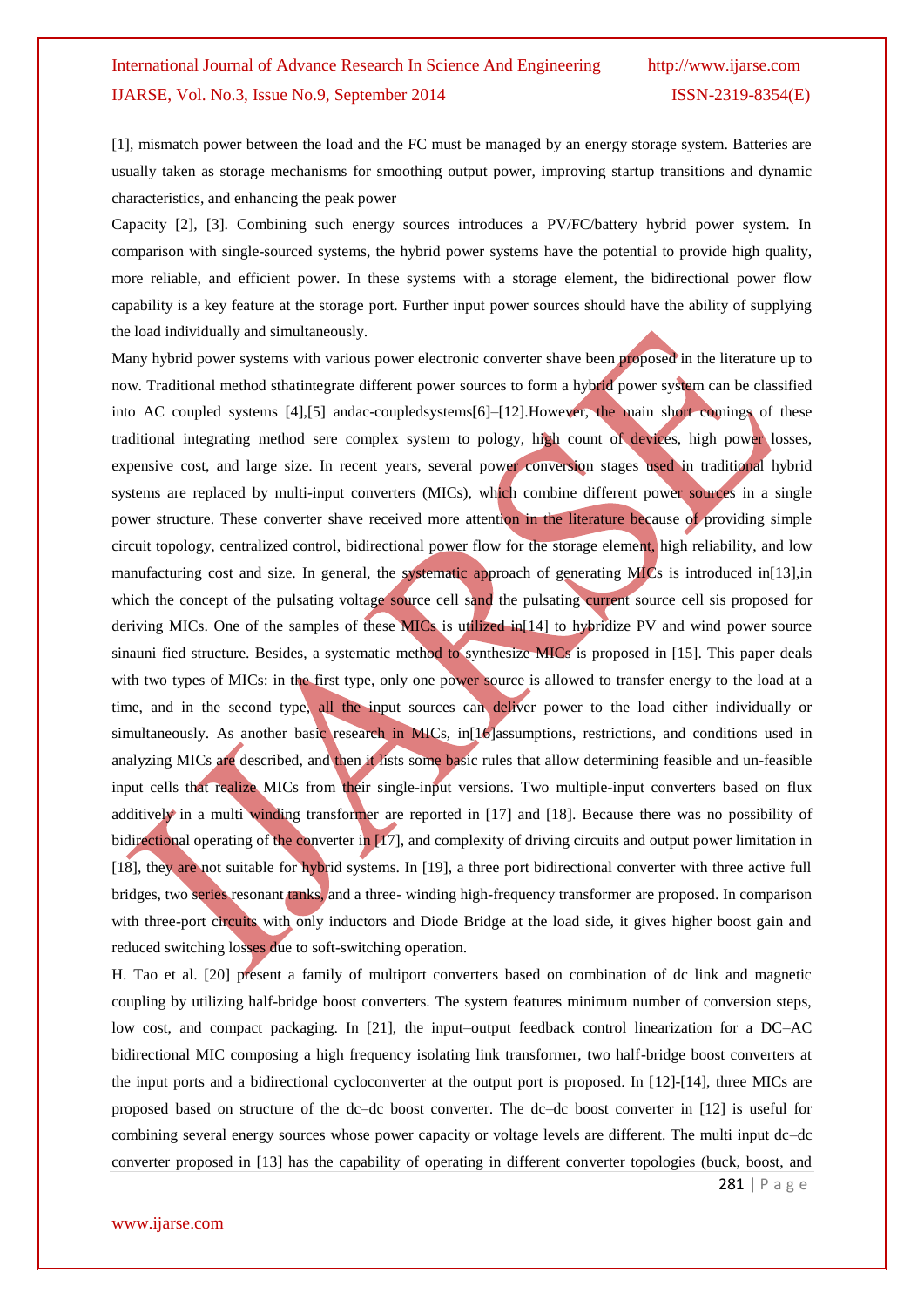buck–boost) in addition to its bidirectional operation and positive output voltage without any additional transformer. A three input dc–dc boost converter proposed by authors in [14] can combine a Wind, PV, an FC, and a battery in a simple unified structure. A comprehensive power management algorithm is realized in order to achieve maximum power point tracking (MPPT) of the PV source and set the FC in its optimal power operation range. A three port isolated full bridge topology is proposed in [3] for hybrid FC/battery system, which its aim is feeding a small autonomous load. This topology gains the advantage of bidirectional power flow due to the active full bridges in each port. Based on the model of the transformer reported in [3], the three transformer coupled half bridge converters proposed in [25] are analyzed. Thereby, phase-shift control method is used to manage the power flow among the three ports in addition to soft switching for all switches over a wide input range.

Wai et al. presents two kinds of MICs in [2] and [16]. a high step-up ratio bidirectional MIC with high efficiency is proposed. The converter operates in standalone state, united power supply state, and charge and discharge states. A two input power converter for a hybrid FC/battery power system is proposed in [2] with zero voltage switching characteristic. Although the circuit efficiency is greatly developed, the converter does not provide bidirectional functionality and is not able to boost the input voltage to a higher level. Moreover, the summation of duty ratios should be greater than 1 and the two input voltages should be in the same level in the dual power supply operation state. Qian et al. presents a hybrid power system consist of a PV and a battery for satellite applications, and a four port hybrid power system supplied by a PV, a wind, and a battery ,a power control strategy is designed to manage the charge balance of the battery in order to regulate the output voltage. In these systems, the PV and the wind sources are exploited in MPPT conditions. Moreover, control strategies of the both systems are designed based on small signal modeling of the converters. Proper decoupling method is productively introduced to separately design compensators for cross coupled control loops.





**Fig.1 Proposed system overview. Fig.2 Configuration of multi string inverter for** 

**Various DERs application.**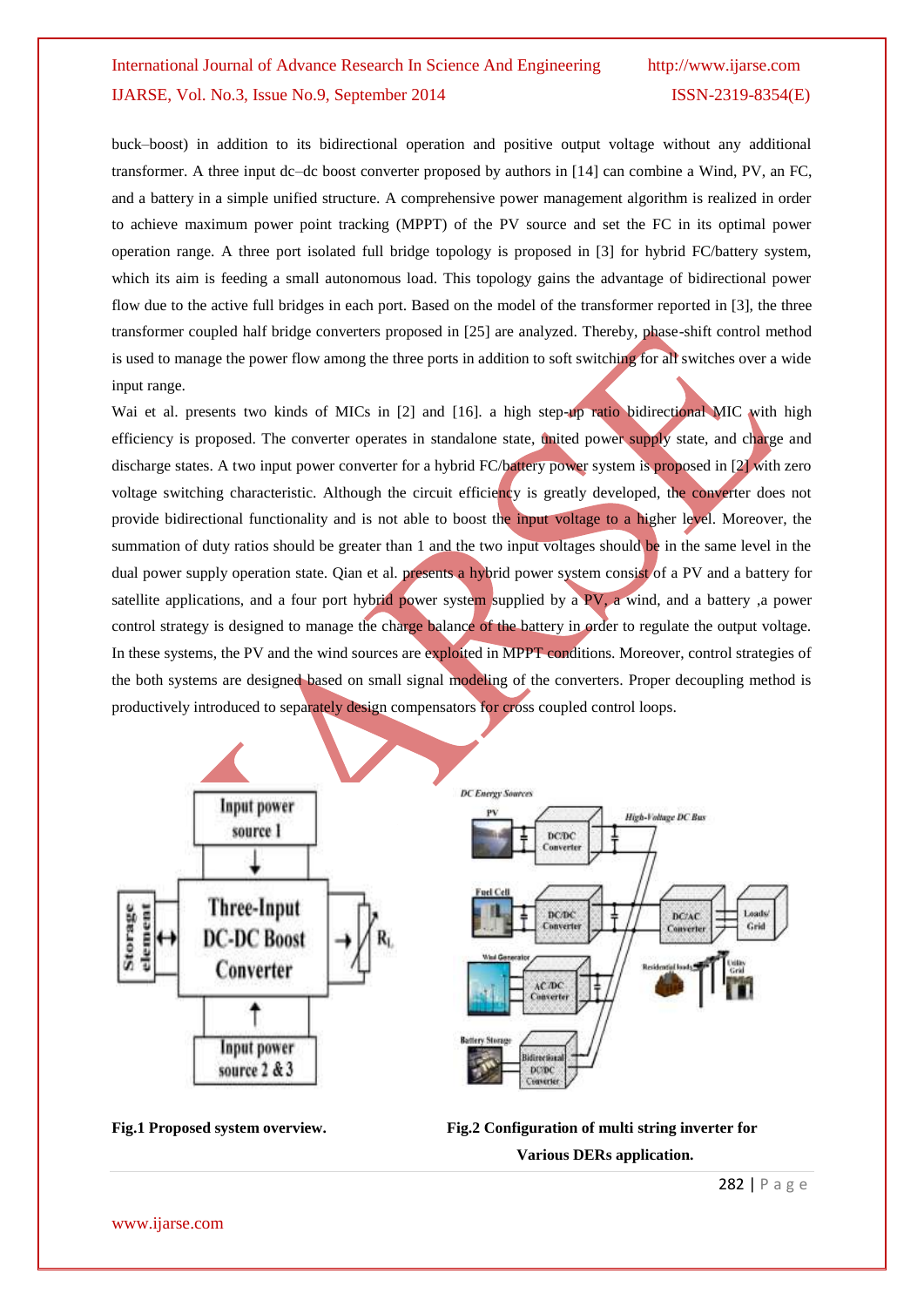In this paper, a new four input dc–dc boost converter is proposed for hybrid power system applications. As shown in Fig. 1, the proposed converter interfaces three unidirectional ports for input power sources, a bidirectional port for a storage element, and a port for output load in a unified structure. The converter is current source type at the both input power ports and is able to step up the input voltages. The proposed structure utilizes only four power switches that are independently controlled with four different duty ratios. Utilizing these duty ratios facilitates controlling the power flow among the input sources and the load. Powers from the input power sources can be delivered to the load individually or simultaneously.

#### **II. POWER CONTROL TECHNIQUES FOR CONVERTER STAGES**

#### **2.1 High Power Converter Stage**

In this study, high Power converter topology in [26] is introduced to boost and stabilize the output DC voltage of various DERs such as PV,Wind and fuel cell modules for employment of the proposed simplified multilevel inverter. The architecture of a high power converter initially introduced from [26], depicted in Fig. 7, and is composed of different converter topologies: boost, flyback, and a charge pump circuit.

The coupled inductor of the high power converter in Fig. 7 can be modeled as an ideal transformer, a magnetizing inductor, and a leakage inductor. According to the voltage seconds balance condition of the magnetizing inductor the voltage of the primary winding can be derived as

$$
\mathbf{v}_{\mathrm{pri}} = \mathbf{v}_{\mathrm{in}} \cdot \mathbf{D}/(1 - \mathbf{D})
$$

Where  $V_{in}$  represents each the low-voltage DC energy input sources, and voltage of the secondary winding is

(1)

$$
v_{\rm sec} = \frac{N_S}{N_P} \cdot v_{\rm pri} = \frac{N_S}{N_P} \cdot v_{\rm in} D / (1 - D)
$$
 (2)

Similar to that of the boost converter, the voltage of the charge-pump capacitor  $C_{pump}$  and clamp capacitor  $Cc$ can be expressed as

$$
V_{cp} = V_{Cc} = V_{in}^{-1} / (1 - D)
$$
 (3)

Hence, the voltage conversion ratio of the high step-up converter, named input voltage to bus voltage ratio, can be derived as [26]

$$
\frac{v_{si}}{v_{in}} = (2 + \frac{N_s}{N_p} \cdot D / (1 - D)) \Big|_{i=1,2}
$$
 (4)

#### **2.2 Simplified Multilevel Inverter Stage**

To assist in solving problems caused by cumbersome power stages and complex control circuits for conventional multilevel inverters, this work reports a new three-phase multi string topology, presented as a new basic circuitry in Fig. 3.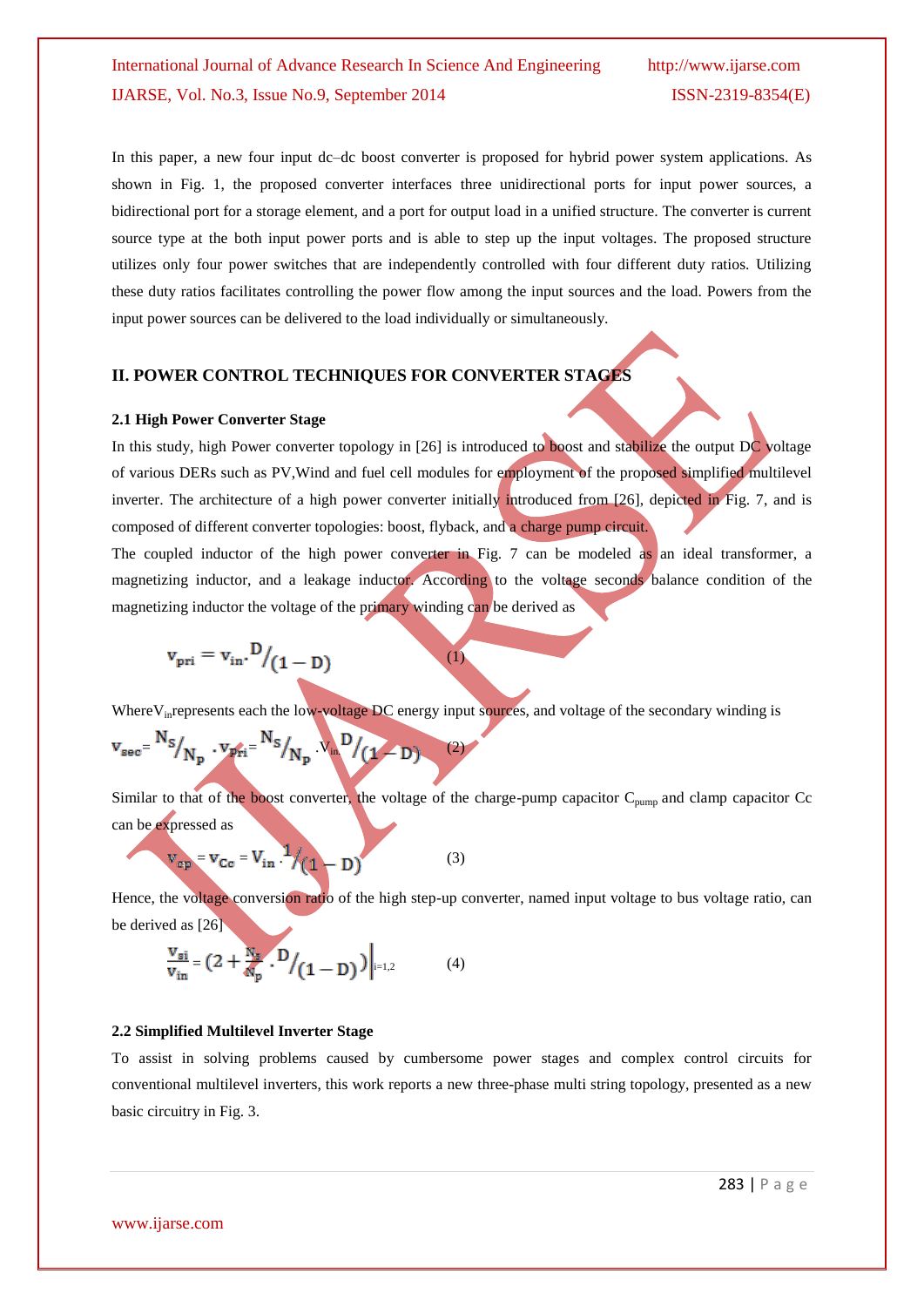Referring to Fig. 7, it should be assumed that, in this configuration the three capacitors in the capacitive voltage divider are connected directly across the DC bus, and all switching combinations are activated in an output cycle. The dynamic voltage balance between the two capacitors is automatically controlled by the preceding high step-up converter stage. Then, we can assume  $Vs_1=Vs_2=Vs3=Vs$ .

This topology includes nine power switches—three fewer than the CCHB inverter with twelve power switches which drastically reduces the power circuit complexity and simplifies modulator circuit design and implementation. The PD PWM control scheme is introduced to generate switching signals and to produce five output-voltage levels: zero,  $V_S$ ,  $2V_S$ ,  $-V_S$ , and -  $2V_S$ .



**Fig.3. Basic Seven-Level Inverter Circuitry**.

This inverter topology uses two carrier signals and one reference to generate PWM signals for the switches. The modulation strategy and its implemented logic scheme in Fig.4 is a widely used alternative for phase disposition modulation. With the exception of an offset value equivalent to the carrier signal amplitude, two comparators are used in this scheme with identical carrier signals  $V_{tri1}$  and  $V_{tri2}$  to provide high-frequency switching signals for switches  $S_{a1}$ ,  $S_{b1}$ ,  $S_{a3}$  and  $S_{b3}$ . Another comparator is used for zero crossing detection to provide line-frequency switching signals for switches Sa2 and Sb2.

For convenient illustration, the switching function of the switch in Fig. 3 is defined as follows

$$
S_{aj} = \begin{cases} 1, & S_{aj} \text{ ON} \\ 0, & S_{aj} \text{ OFF} \end{cases}
$$
 (5)

$$
S_{bj} = \begin{cases} 1, & S_{bj \text{ ON}} \\ 0, & S_{bj} \text{ OFF} \end{cases}, j = 1, 2, 3 \quad (6)
$$

$$
S_{c_j} = \begin{cases} 1, & S_{c_j \text{ ON}} \\ 0, & S_{c_j} \text{ OFF} \end{cases}, j = 1, 2, 3 \quad (7)
$$

**Table I. lists switching combinations that generate the required seven output levels. The corresponding operation modes of the multilevel inverter stage are described clearly as follows.**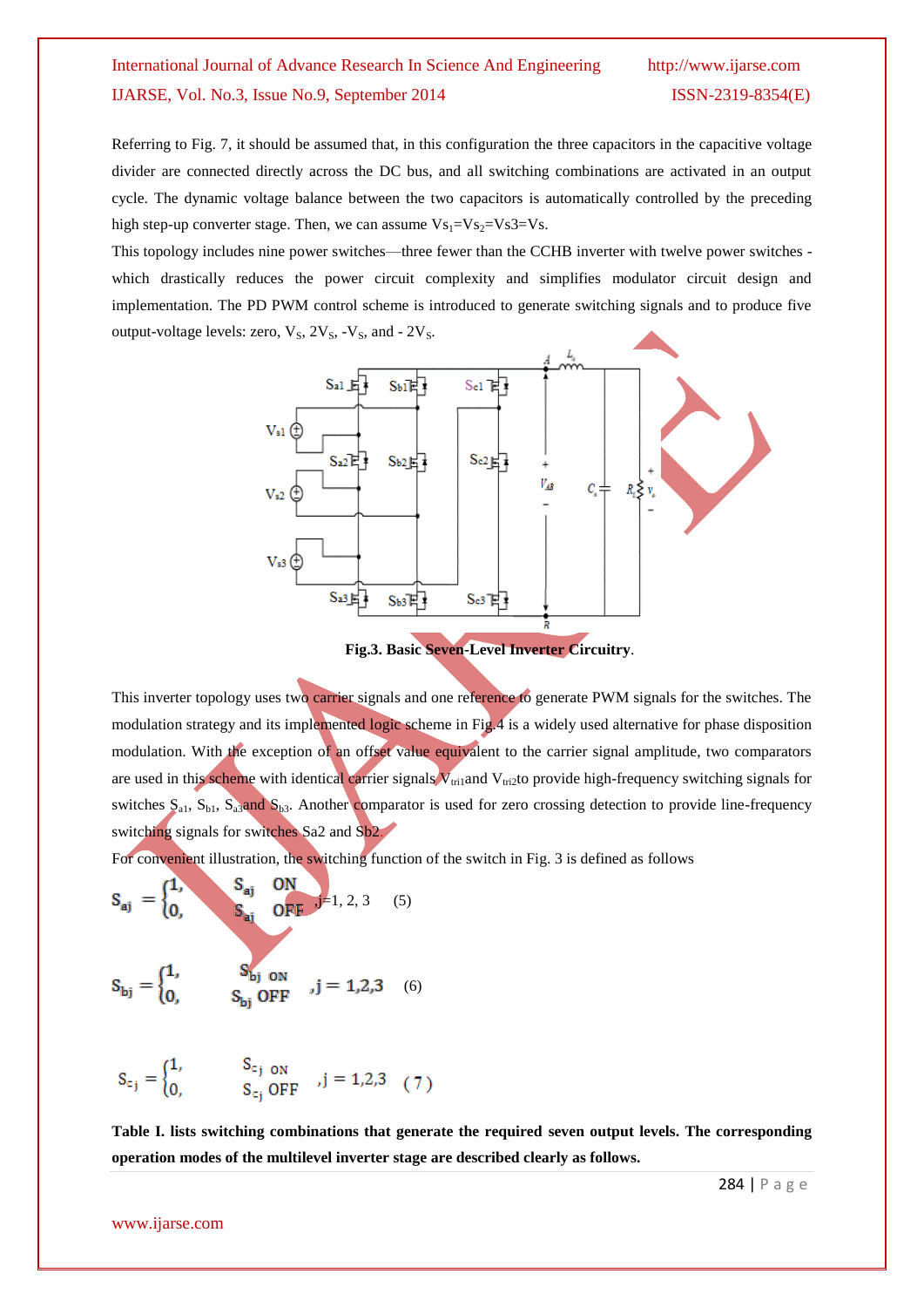



**Fig.4 Modulation Strategy: Carrier/Reference Signals**

| Table-1<br><b>Switching Combinations</b> |          |          |                       |              |                |                |              |                |                |  |
|------------------------------------------|----------|----------|-----------------------|--------------|----------------|----------------|--------------|----------------|----------------|--|
| $S_{a1}$                                 | $S_{a2}$ | $S_{a3}$ | $S_{b1}$              | $S_{b2}$     | $S_{b3}$       | Sc1            | Sc2          | Sc3            | $V_{AB}$       |  |
| $\theta$                                 | 1        | $\theta$ | 1                     | $\mathbf{0}$ | 1              | $\overline{0}$ | $\theta$     | 1              | $2v_s$         |  |
| $\overline{0}$                           | 1        | 1        | 1                     | $\mathbf{0}$ | $\overline{0}$ | 0              | 1            | 1              | $V_{S}$        |  |
| 1                                        | 1        | $\theta$ | $\theta$              | $\mathbf{0}$ | 1              |                | 1            |                | $V_{S}$        |  |
| 1                                        | 1        | 1        | $\Omega$              | $\Omega$     | $\theta$       | $\theta$       | $\theta$     | $\overline{0}$ | $\overline{0}$ |  |
| $\theta$                                 | $\theta$ | $\theta$ | 1                     |              | 1              | 1              | $\Omega$     | $\theta$       | $\theta$       |  |
| $\mathbf{1}$                             | $\theta$ | $\theta$ | $\boldsymbol{\Omega}$ | 1            | $\mathbf{1}$   | $\theta$       | $\mathbf{0}$ |                | $-Vs$          |  |
| $\mathbf{0}$                             | $\theta$ | 1        | 1                     | 1            | $\Omega$       | 1              | $\mathbf{0}$ |                | $-Vs$          |  |
| 1                                        | $\theta$ | 1        | $\theta$              | г            | $\overline{0}$ | ſ              |              | $\Omega$       | $-2v_s$        |  |

To verify the feasibility of the three-phase seven-level inverter, a widely used software program PSIM is applied to simulate the circuit according to the previously mentioned operation principle. The control signal block is shown in Fig. 4. m(t) is the sinusoidal modulation signal. Both  $V_{\text{tri}}$  and  $V_{\text{tri}}$  are the two triangular carrier signals. The peak value and frequency of the sinusoidal modulation signal are given as  $m_{peak}=0.7$  and  $f_{m}=60$ Hz, respectively. The peak-to-peak value of the triangular modulation signal is equal to 1, and the switching frequency  $f<sub>tri1</sub>$  and  $f<sub>tri2</sub>$  are both given as 1.8kHz.

The three input voltage sources feeding from the high step-up converter is controlled at 100V, i.e.  $V_{s1}=V_{s2}=V_s3=100V$ . The simulated waveform of the phase voltage with seven levels is shown in Fig. 5. The switch voltages of  $S_{a1}$ ,  $S_{a2}$ ,  $S_{a3}$ ,  $S_{b1}$ ,  $S_{b2}$ ,  $S_{b3}$ ,  $S_{c1}$ ,  $S_{c2}$  and  $S_{c3}$  are all shown in Fig. 6.



Fig.5 simulated waveforms pf phase voltage V<sub>AB</sub> of inverter stage [Scale: 100V/div]

285 | P a g e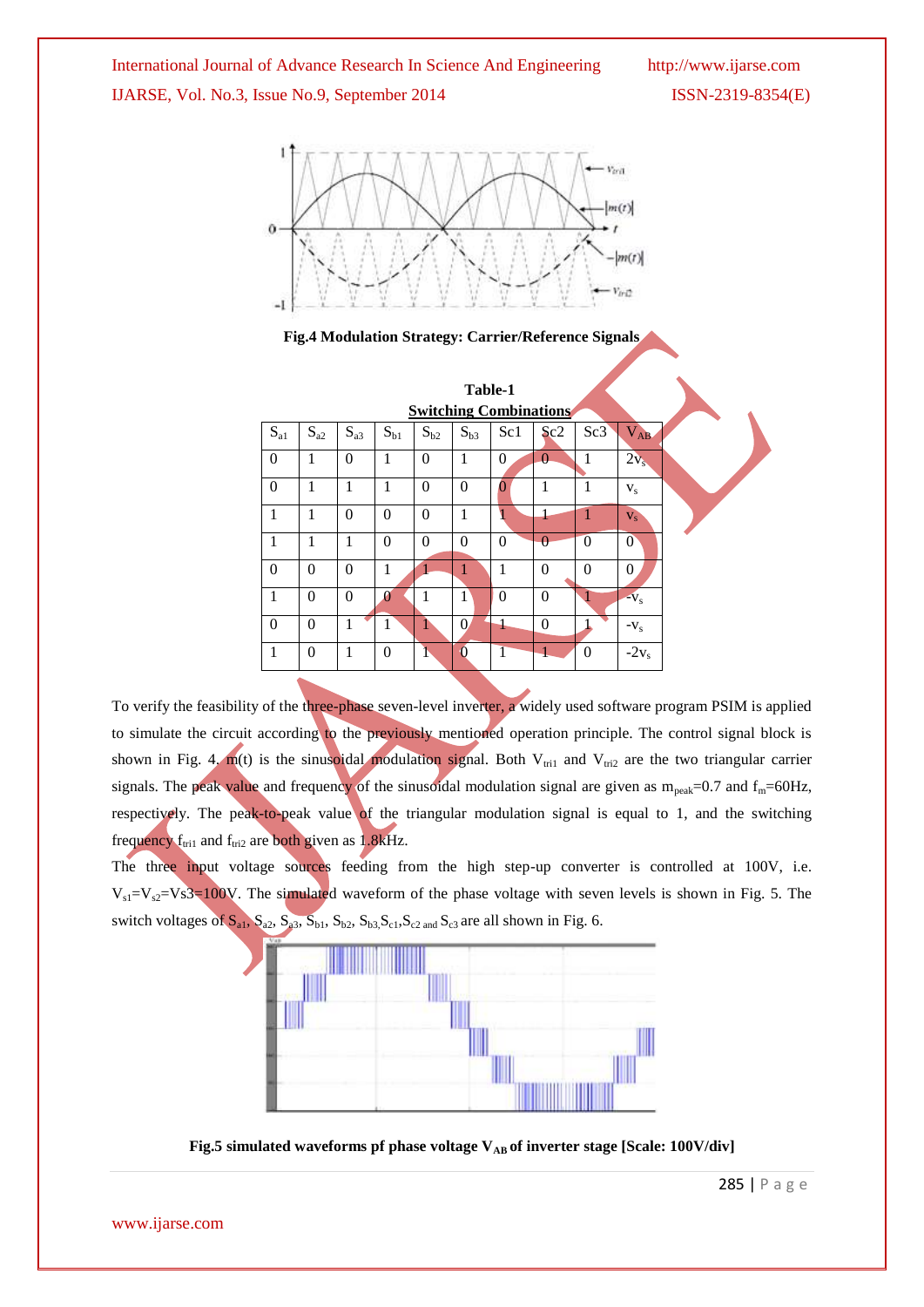

**Fig.6. simulated waveforms of switch voltage for inverter stage with in a line period [Scale: 100V/div]**

The average switching power loss Ps in the switch caused by these transitions can be defined as

 $Ps \Box \Box 0.5VDS I$  of s  $Ic$  (on)  $\Box \Box c$  (off)  $\Box$  (8)

Where tc (on) and tc (off) are the turn-on and turn-off crossover intervals, respectively;  $V_{DS}$  is the voltage across the switch; and Io is the entire current which flows through the switch. The voltage stresses of the nine switches of the CCHB inverter are all equal to  $V_s$ .

For simplification, both the proposed circuit and CCHB inverter are operated at the same turn-on and turn-off crossover intervals and at the same load Io. Then, the average switching power loss  $P_s$  is proportional to  $V_{DS}$  and  $f<sub>s</sub>$ as

According to Eq. (9)the switching losses of the CCHB inverter from twelve switches can be, obtained as

Similarly, the switching power loss of the proposed three phase seven-level inverter due to nine switches can also be obtained as

 $P_{s. \text{proposed } \alpha}$  4Vsfs+2(2V<sub>s</sub>)  $f_{m\alpha}$  4V<sub>s</sub> ( $f_s$ + $f_m$ ).(11)

 $\mathbf{P}.\alpha \mathbf{V}_{\text{DS}}.f_{\text{s}}$  (9)

 $P_{s, H\text{-bridge}} \alpha 8V_s f_s$  (10)



**Fig.7.Multi-levelinverter topologies of CCHB inverter [15]**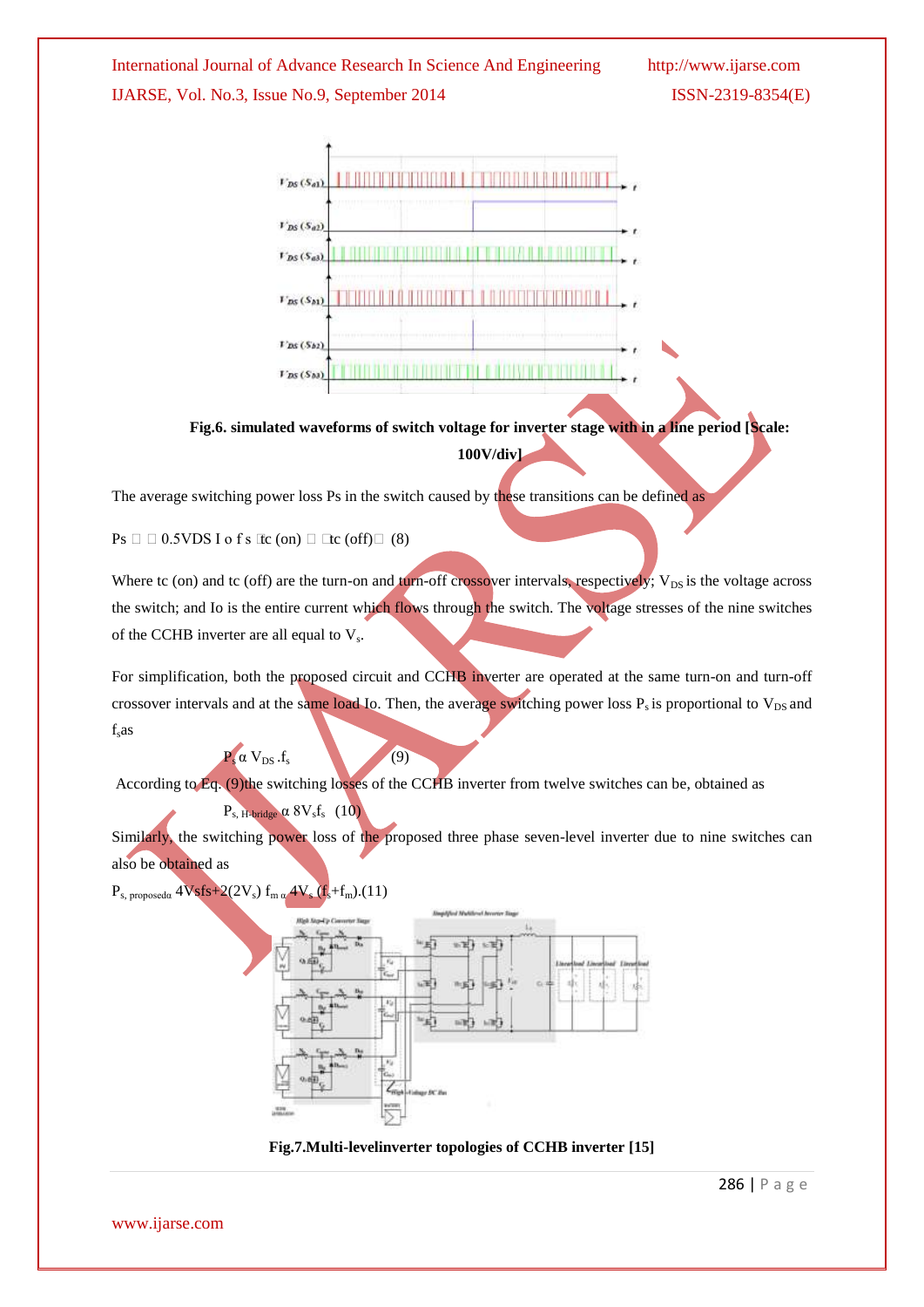Because switches  $S_{a2}$ ,  $S_{b2}$  can only be activated twice in a line period (60Hz) and the switching frequency is larger than the line frequency  $(f_s > f_m)$ , the switching losses of the proposed circuit is approximated to  $4V_s f_s$ . obviously, the switching power loss is nearly half that of the CCHB inverter.

Considering the harmonics in the inverter output voltage  $V_{AB}$ , the amplitude of the fundamental and harmonic components in the output voltage  $V_{AB}$ are calculated by MATLAB software. The phase shift SVM technique is adopted for the CCHB Inverter. the CCHB multilevel inverter is operated in the same condition, including the same switching frequency 18kHz and modulation index , the same input voltage VS=100V and output L-C filter, Lo=1mH, Co=4.7uF.

#### **2.3 Dc-Ac Power Converter Space Vector Modulation Technique***.*

Nine power switches of inverter with 8 possible combinations shown in "Figure.  $7$ " are corresponding to effective voltage space vector U1– U<sub>9</sub>and 2 zero vector  $U_0$ , U<sub>9</sub>. The phase angle between one effective voltage space vector and adjacent one is 40 degrees. They constitute 9 uniform segments. The three digits in brackets express the linking state between three-phase output A,B,C and the input DC, such as  $M=101$  which represents the switching of the switches  $S_{ai}$ ,  $S_{bi}$  and  $S_{ck}$ 

The output voltage space vectors and the corresponding switching states are represented in "Fig. 8".



**Fig.8,The Composition Of Output Voltage Vector and Switching Stages.** Any expected output voltage space vector  $U_1$  is formed by adjacent two basic output voltage vectors  $U_M$ ,  $U_N$ , Uz t andzero output voltage  $U_0$  or  $U_9$ . Suppose the angle between  $U_j$  and  $U_M$  is  $\theta_j$ .

$$
U_j = d_M U_M + d_N U_N + d_0 U_0(12)
$$

Where  $d_M$   $d_N$  and  $d_0$  are the ratio cycles of  $U_M$ ,  $U_N$  and  $U_0$  respectively. And

$$
d_M = T_M / T_{\delta} = m_v \sin(60^\circ - \theta_J)
$$
\n
$$
d_N = T_N / T_{\delta} = m_v \sin(\theta_J)
$$
\n
$$
d_0 = 1 - d_M - d_N
$$
\n(15)

Where  $T_M$ ,  $T_N$  is the switching time of vectors  $U_M$  and  $U_N$  respectively.  $T_\delta$  is the switching period of PWM.  $m_\nu$  is the modulation index of output voltage. And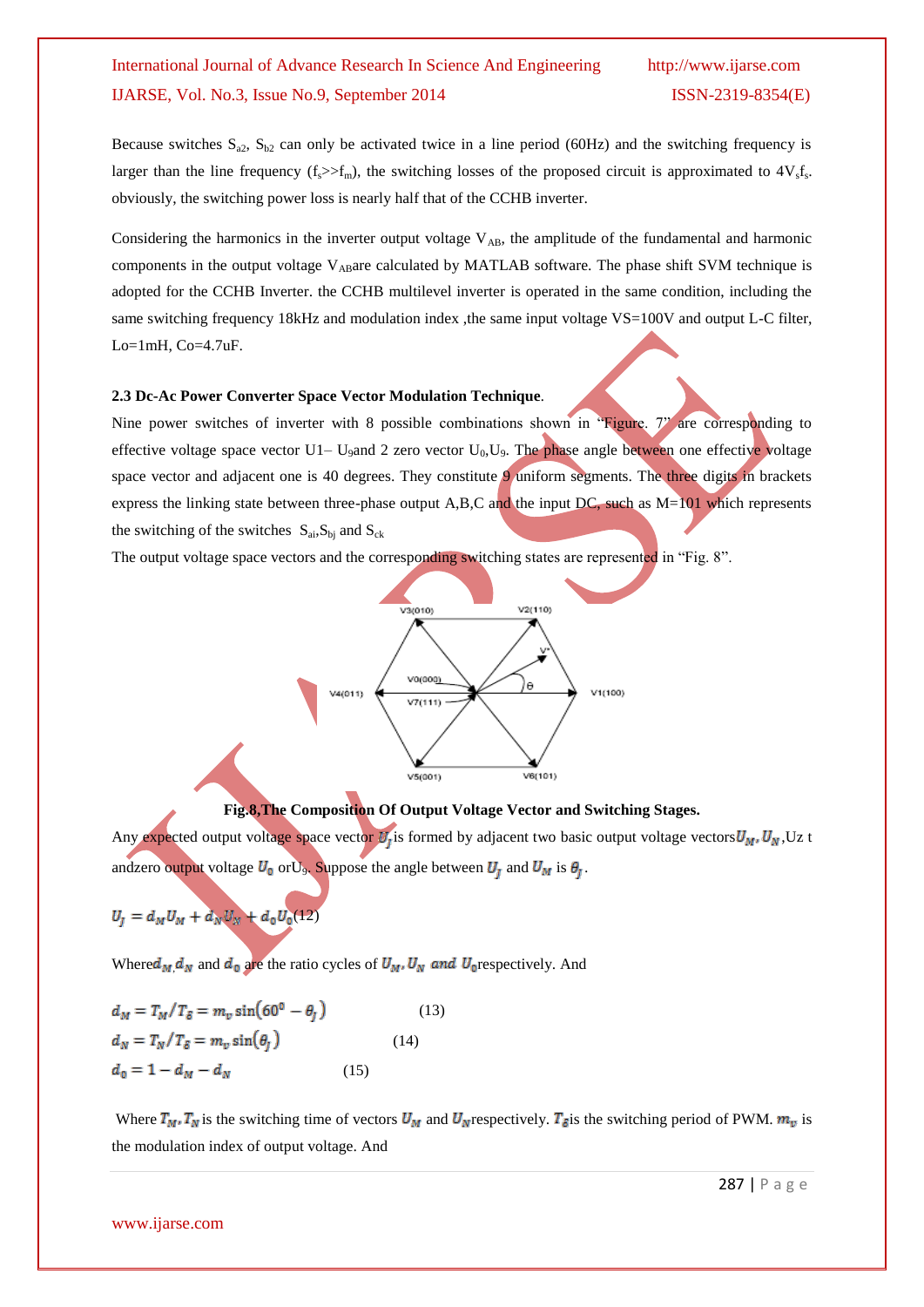$$
m_v = (2/3)^{1/2} U_{om} / (U_{im} m_c \cos \emptyset) \tag{16}
$$

Where  $U_{\text{om}}$  and  $U_{\text{im}}$  are the amplitude of output and input voltage,  $m_c$  is the input current modulation index, generally set  $m_c = 1$ ,  $\phi$  is the input power factor angle. When the rotating space vector  $U_l$  locates in a segment, the local average of output voltage can be formed by two adjacent basic voltage space vectors constituting this segment and one zero voltage space vector.

#### **2.4 SVM Techniques**

A different approach to SPWM is based on the space vector representation of voltages in the d, q plane. The d, q components are found by Park transform, where the total power, as well as the impedance, remains unchanged.Fig:9 space vector shows space vectors in according to 9 switching positions of inverter, V\* is the phase-to-center voltage which is obtained by proper selection of adjacent vectors V1 and V2.





The reference space vector  $V^*$  is given by Equation (17), where T1, T2 are the intervals of application of vector V1 and V2 respectively, and zero vectors V0 and V7 are selected for T0.  $V^*$  Tz = V1  $^*$ T1 + V2  $^*$ T2 + V0  $^*(T0/2)$  + V7  $^*(T0/2)$ ……….(17)





**Fig 9.2 Space Vector Modulation**

288 | P a g e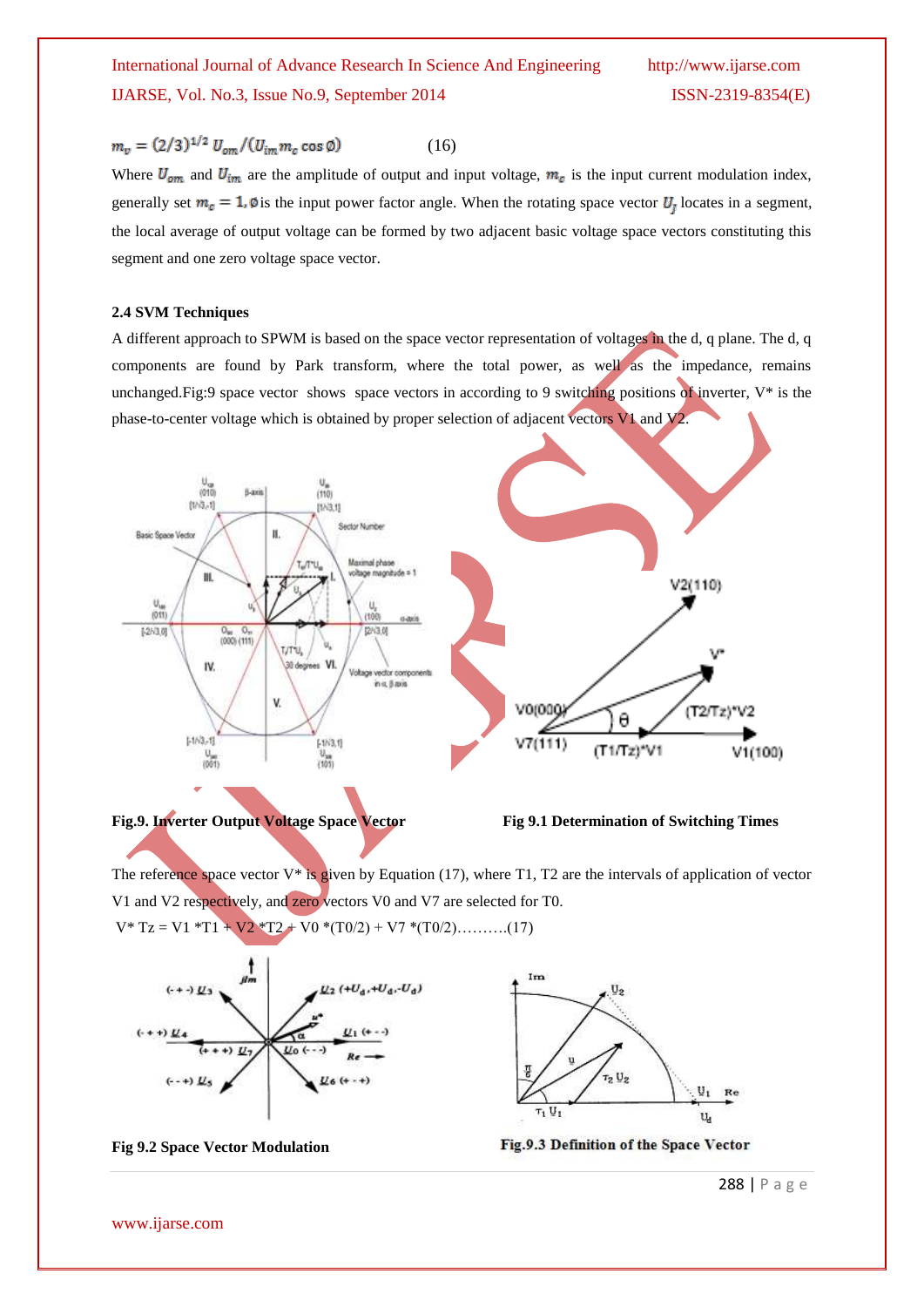The amplitude of u0 and u9 equals 0. The other vectors u1...u9 have the same amplitude and are 40 degrees shifted. By varying the relative on-switching time  $T_{on}$  of the different vectors, the space vector  $u^*$  and also the output voltages ua, ub and uc can be varied and is defined as:

 $ua = Re(u^*)$  $ub = Re (u^* . a-1)$  $uc = Re (u^* . a-2)$  …………(18)

During a switching period Ton and considering for example the first sector, the vectors u0, u1 and u2 will be switched on alternatively.





**Fig.9.3 Definition of the Space Vector** 

Depending on the switching times  $t0$ ,  $t1$  and  $t2$  the space vector  $u^*$  is defined as:

 $u^* = 1/T$ on. (t0.  $u0 + t1$ . u1 + t2.u2)  $u^* = t0$ .  $u0 + t1$ .  $u1 + t2$ .  $u2$  $u^* = t1$  .  $u1 + t2$ .  $u2$  ……….. (19) Where

 $t0 + t1 + t2 = Ton$  and

 $t0 + t1 + t2 = 1$ 

t0, t1 and t2 are the relative values of the on witching times. They are defined as: t1 = m. cos (a + p/6),

 $t2 = m$ . sin a  $t0 = 1 - t1 - t2$ 

Their values are implemented in a table for a modulation factor  $m = 1$ . Then it will be easy to calculate the space vector u\* and the output voltages ua, ub and uc. The voltage vector u\* can be provided directly by the optimal vector control laws w1,  $v_{sa}$  and  $v_{sb}$ . In order to generate the phase voltages ua, ub and uc corresponding to the desired voltage vector u\* the above SVM strategy is proposed.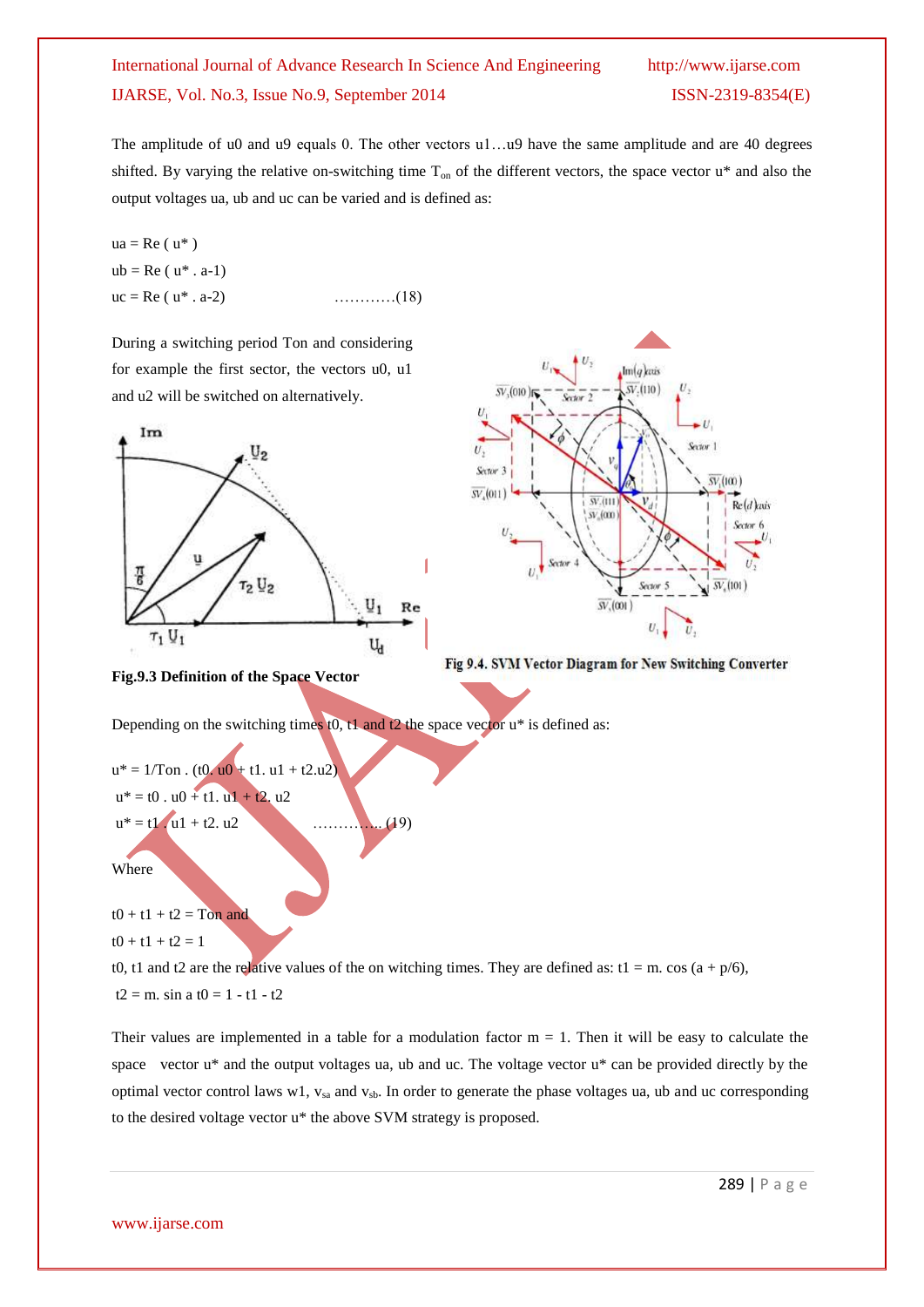### **III SIMULATION RESULTS**

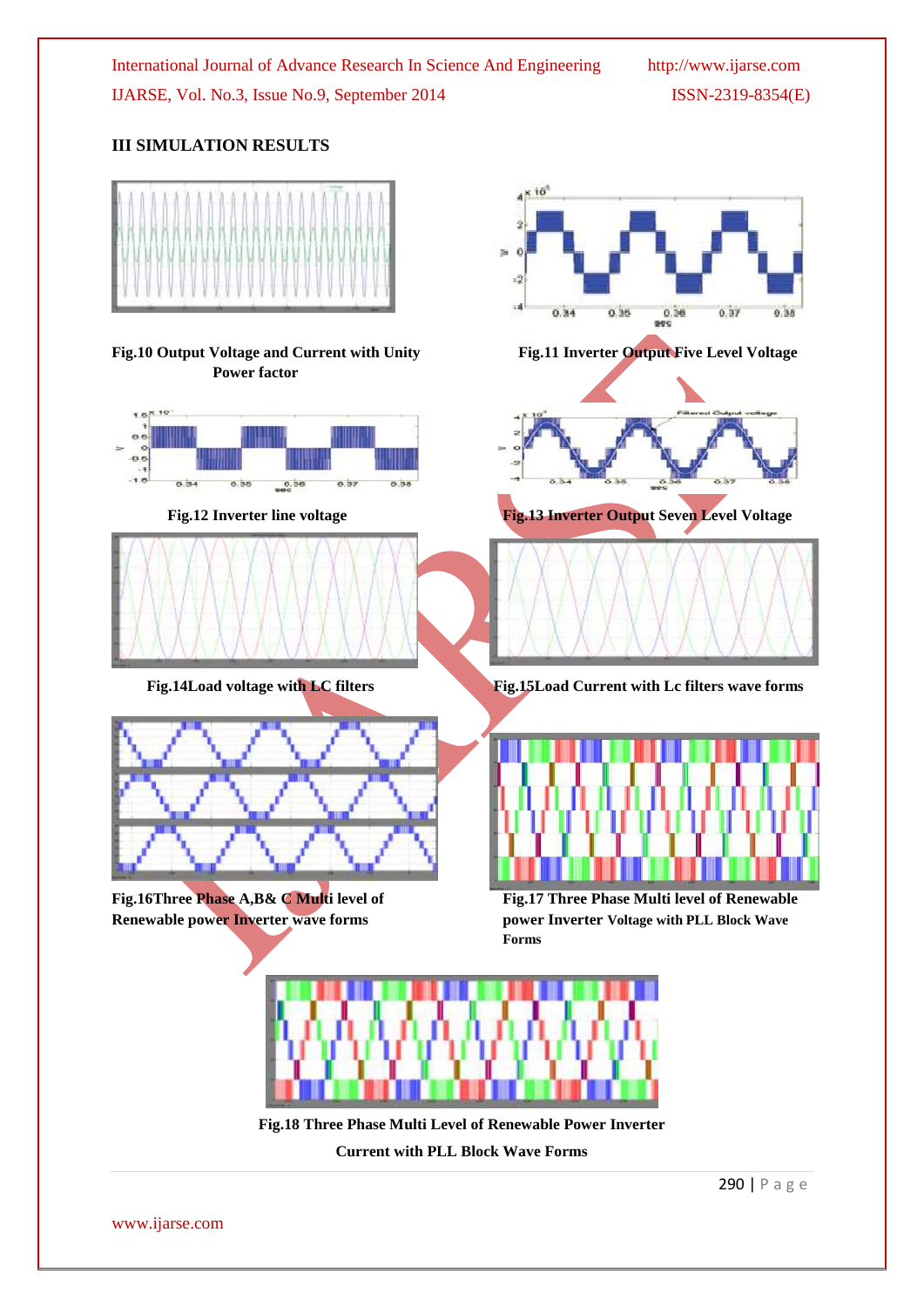| Symbol                                                          | Value/Part no.                  |  |  |  |  |  |  |
|-----------------------------------------------------------------|---------------------------------|--|--|--|--|--|--|
| Lm, NP:NS                                                       | $24\mu$ H, ETD 39, NP: NS = 1.5 |  |  |  |  |  |  |
| $Q_1$ , $Q_2$ , $Q_3$                                           | FDB3632,(100V, $9m\Omega$ )     |  |  |  |  |  |  |
| $D_{\text{pump1}}, D_{\text{pump2}}, D_{\text{pump3}}$          | STPS10AH100,(100V, 10A)         |  |  |  |  |  |  |
| Dc1, Dc2, Dc3                                                   | STPS10AH100,(100V, 10A)         |  |  |  |  |  |  |
| $D_{01}$ , $D_{02}$                                             | 15ETH06S, (600V, 12A)           |  |  |  |  |  |  |
| $C_{\text{pump}}$                                               | $2 \times 4.7 \mu F / 630 V$    |  |  |  |  |  |  |
| $C_{bus1}$ , $C_{bus2}$ , $C_{bus3}$                            | 2000uF/400V                     |  |  |  |  |  |  |
| Simplified Multilevel DC/AC stage                               |                                 |  |  |  |  |  |  |
| $S_{a1}$ , $S_{a2}$ , $S_{a3}$ , $S_{b1}$ , $S_{b2}$ , $S_{b3}$ | FDB2710,(250V, 2.5m $\Omega$    |  |  |  |  |  |  |
| Sc1, sc2, sc3                                                   |                                 |  |  |  |  |  |  |
| $L_{o}$                                                         | 1mH                             |  |  |  |  |  |  |
| $C_{o}$                                                         | $4.7\mu F/630V$                 |  |  |  |  |  |  |
|                                                                 |                                 |  |  |  |  |  |  |

### **Table II Components Parameters of the Proto Type**

#### **IV. CONCLUSIONS**

The proposed system illustrates Renewable & Sustainable power generation strategies of a grid system with versatile power transfer. This grid system allows maximum utilization of freely available renewable energy sources like fuel cell, WTG and photovoltaic energies. For this, an adaptive MPPT algorithm along with standard perturbs and observes (P&O) method will be used for the Wind, PV & Fuel system with DC/AC Power Converter with SVM Technique.

Also, this configuration allows the sources to supply the load separately or simultaneously depending on the availability of the energy sources. The turbine rotor speed is the main determinant of mechanical output from wind turbine to Permanent Magnet Synchronous Generator (PMSG) is coupled for attaining energy conversion system. Renewable energy resources like Fuel cell and Solar cell power generated are interconnected to DC Link. The inverter converts the DC output from non-conventional energy into useful AC power for the connected load (Industrial & Commercial Loads). This Grid system operates under normal conditions which include normal room temperature or At Any atmospheric Condition. This work reports a newly-constructed three-phase multi string multilevel inverter topology that produces a significant reduction in the number of power devices required to implement multilevel output for DERs. The studied inverter topology with SVM Technique offer strong advantages such as improved output waveforms, smaller filter size, and lower EMI. Total harmonic distortion (THD) of the voltage and current at the output of the Conventional inverter THD =1.45 and Proposed CCHB multi-level inverter THD= 0.54. Simulation results show the effectiveness of the proposed solution. The Proposed simulation results are analyzed to illustrate the operating principle, feasibility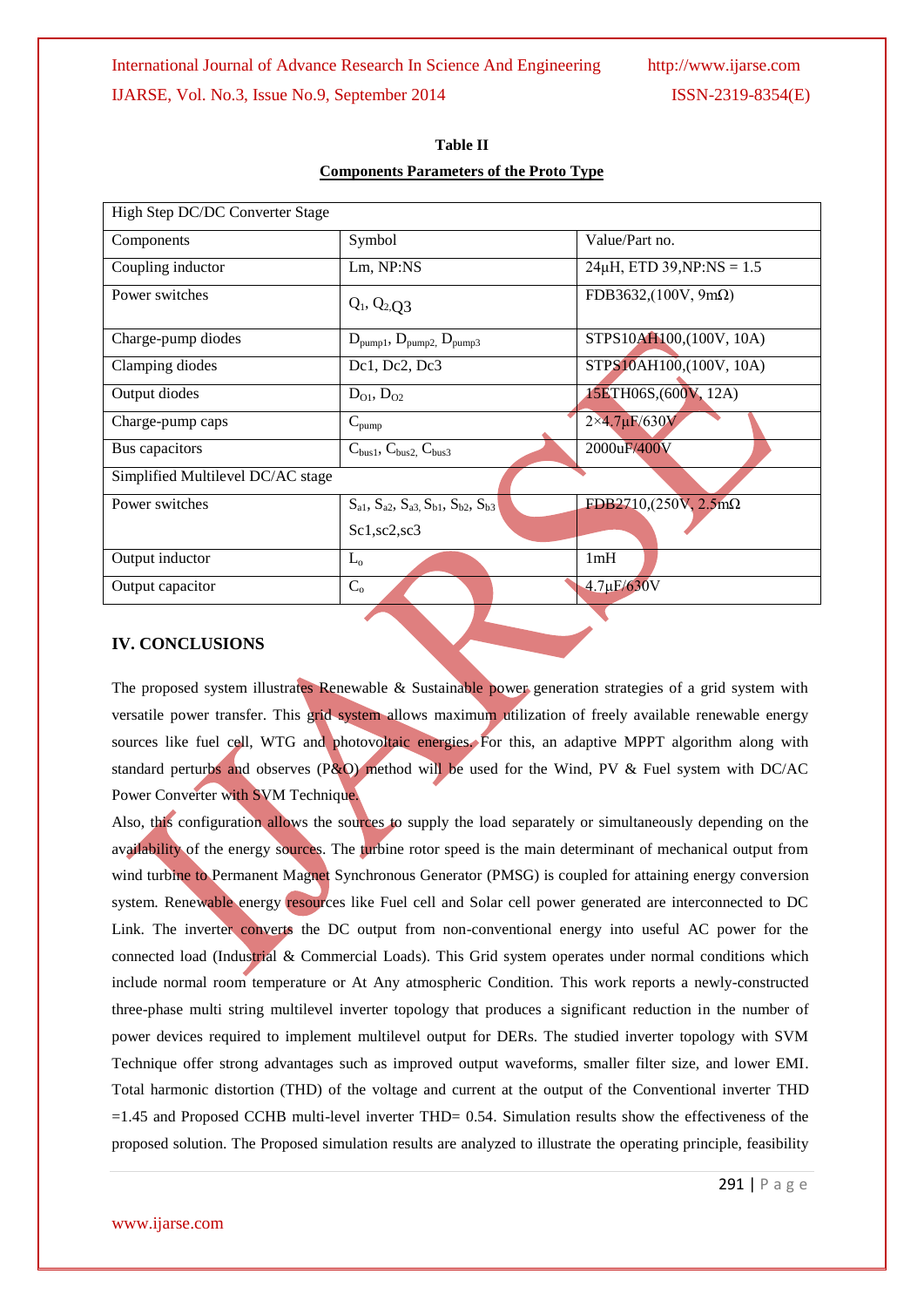and reliability of this proposed grid systems.

#### **REFERENCES**

- [1] Y. Li, D. M. Vilathgamuwa, and P. C. Loh, "Design, analysis, and real-time testing of a controller for multi bus microgrid system," IEEE Trans. Power Electronics, vol. 19, no. 5, pp. 1195-1204, Sept. 2004.
- [2] N. Hatziargyriou, H. Asano, R. Iravani, and C. Marnay, "Micro grids," IEEE Power and Energy Magazine, vol. 5, no. 4, pp. 78-94, Jul./Aug. 2007.
- [3] F. Katiraei, R. Iravani, N. Hatziargyriou, and A. Dimeas, "Microgridsmanagement," IEEE Power and Energy Magazine, vol. 6, no. 3, pp. 54-65, May/Jun., 2008.
- [4] C. L. Chen, Y. Wang, J. S. Lai, Y. S. Lee, and D. Martin, "Design of parallel inverters for smooth mode transfer micro grid applications," IEEE Trans. Power Electronics, vol. 25, no. 1, pp. 6-15, Jan. 2010.
- [5] C. T. Pan, C. M. Lai, and M. C. Cheng, "A novel high step-up ratio inverter for distributed energy resources (DERs)," IEEE International Power Electronics Conference-ECCE Asia, pp.1433-1437, 2010.
- [6] C. T. Pan, C. M. Lai, and M. C. Cheng "A novel integrated single-phase inverter with an auxiliary step-up circuit for low-voltage alternative energy source application," IEEE Trans. Power Electronics, vol. 25, no.9, pp. 2234-2241, Sep. 2010.
- [7] F. Blaabjerg, Z. Chen, and S. B. Kjaer, "Power electronics as efficient interface in dispersed power generation systems," IEEE Trans. Power Electronics, vol. 19, no. 5, pp. 1184-1194, Sep. 2004.
- [8] D. G. Infield, P. Onions, A. D. Simmons, and G. A. Smith, "Power quality from multiple grid-connected single-phase inverters," IEEE Trans. Power Delivery, vol. 19, no. 4, pp. 1983-1989, Oct. 2004.
- [9] S. B. Kjaer, J. K. Pedersen, and F. Blaabjerg "A review of single-phase grid-connected inverters for photovoltaic modules," IEEE Trans. Industry Applications, vol. 41, no. 5, pp. 1292-1306, Sep./Oct. 2005.
- [10] O. Lopez, R. Teodorescu, and J. Doval-Gandoy, "Multilevel transformer less topologies for single-phase grid-connected converters" IEEE Industrial Electronics Conference, pp. 5191-5196, 2006.
- [11] T. Kerekes, R. Teodorescu, and U. Borup, "Transformer less photovoltaic inverters connected to the grid," IEEE Applied PowerElectronics Conference, pp. 1733-1737, 2007.
- [12] G. Ceglia, V. Guzman, C. Sanchez, F. Ibanez, J. Walter, and M. I. Gimenez, "A new simplified multilevel inverter topology for DC-AC conversion," IEEE Trans. Power Electronics, vol. 21, no. 5, pp. 1311-1319, Sep. 2006
- [13] N. A. Rahim and J. Selvaraj, "Multi string five-level inverter with novel PWM control scheme for PV application," IEEE Trans. Power Electronics, vol. 57, no. 6, pp. 2111-2123, Jun. 2010
- [14] C. T. Pan, W. C. Tu, and C. H. Chen, "A novel GZV-based multi level single phase inverter," Taiwan Power Electronics conference, pp. 1391-1396, Sep. 2010.
- [15] W. Yu, J. S. Lai, H. Qian, C. Hutchens, J. Zhang, G. Lisi, A. Djabbari, G. Smith, and T. Hegarty, "Highefficiency inverter with H6-typeconfiguration for photovoltaic non-isolated AC module applications,‖IEEE Applied Power Electronics Conference and Exposition, pp. 1056-1061, 2010.